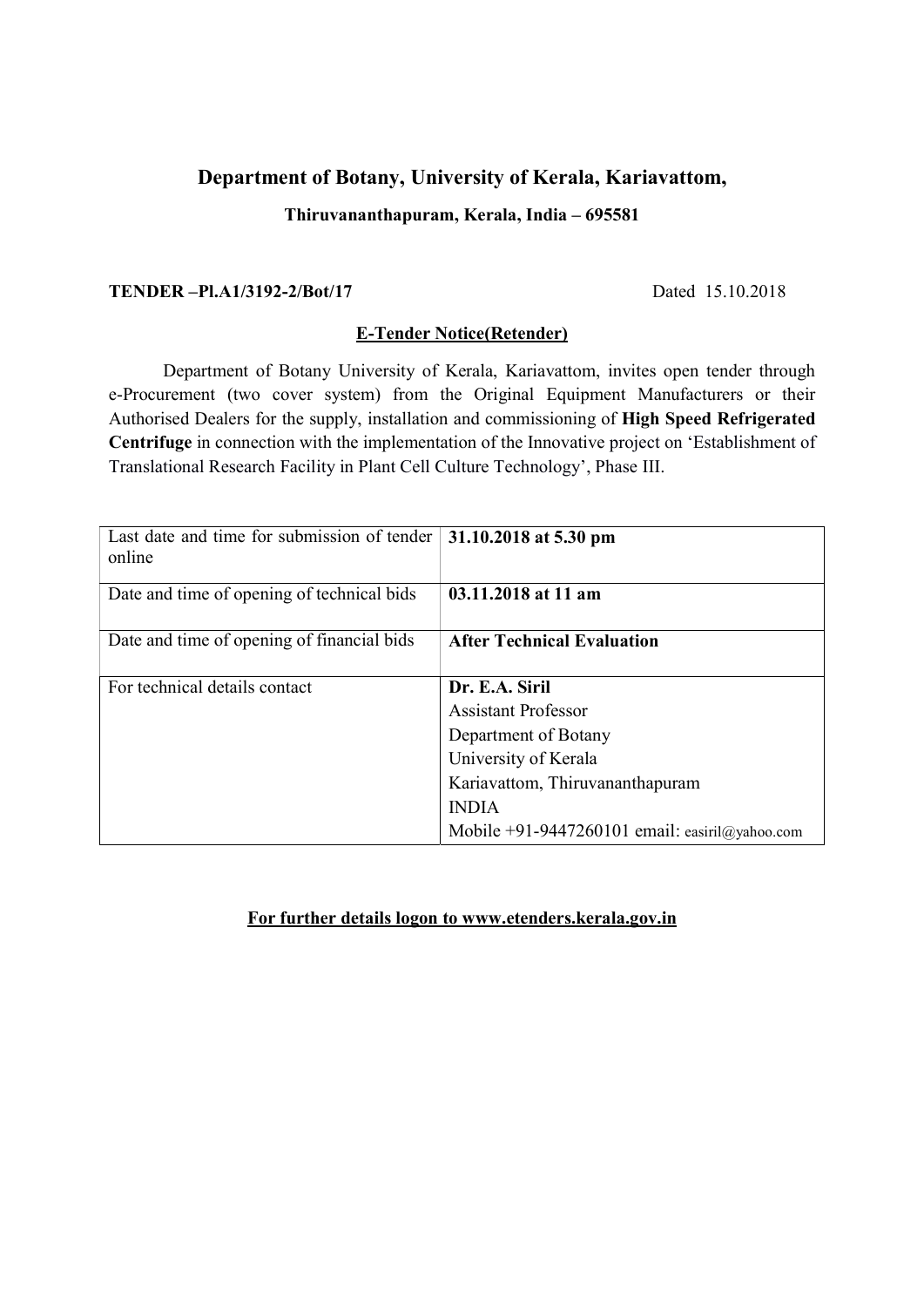# Technical specifications of High Speed Refrigerated Centrifuge

### Specifications

# High Speed Table top Refrigerated Centrifuge with different rotors and a compatible voltage stabilizer

### Technical Specifications:

Must have wide temperature range  $(-20^{\circ}C \text{ to } + 40^{\circ}C)$  of operation.

It should supplied with at least two rotors and necessary adapters

1) Fixed angle rotor accommodating at least 12 x 1.5/2ml tubes (Can go up to a speed of approximately 30000 rpm). Autoclavable rotor, lid and adaptors made up of chemical resistant material

2) Fixed angle rotor accommodating at least 6x 50ml (can go at a speed of above 20000 rpm) and suitable adapter for 15ml

- Set and actual speed setting should be possible in RCF and RPM, quick Key for short run
- Motorized lid latch is to be provided
- Should have fast precooling and standby cooling for maintaining temperature when not in use
- Large display showing speed, RCF, time and temperature
- Drive System- Brushless Induction, braking / acceleration 9/9. 10 different acceleration and braking ramps for sensitive sample material
- Noise Level- <60dBA at Maximum Speed
- Run Time- 0-99 hrs 59 mins, continuous operation. Facility to store 90 runs including rotor type and short runs provisions
- The system should have automatic rotor recognition with over speed protection, Automatic imbalance indication with safety cut off
- The system should be manufactured according to the International Guidelines and compliance to IVD and CE.
- Must be supplied with stabilizer.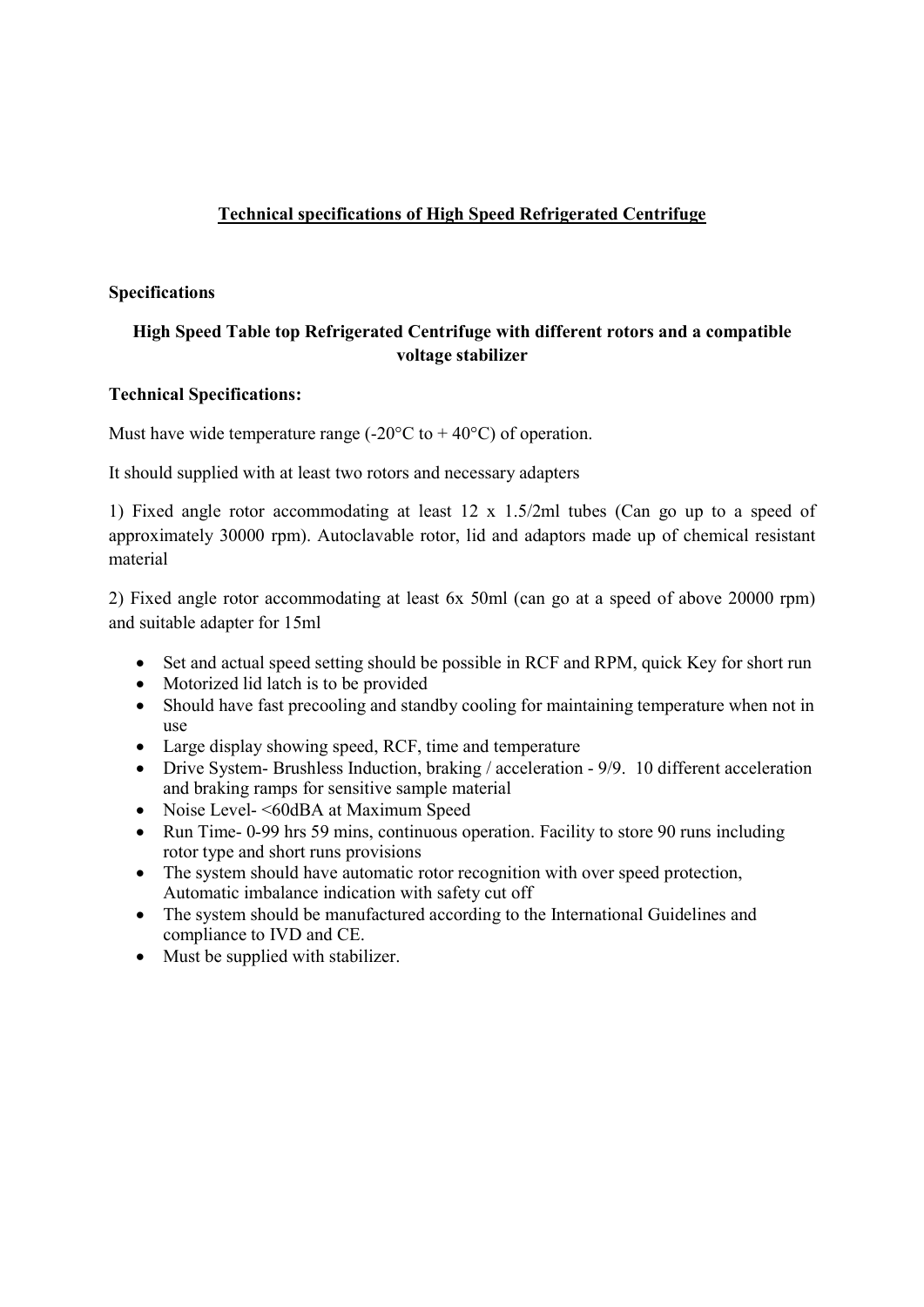#### General Conditions:

- 1. The tender shall be submitted in the two bid viz. Technical Bid and Financial Bid. Only those qualified in technical bid will be eligible for participating in financial bid. A presentation regarding the technical specification and item to be supplied shall be done before the technical evaluation committee if requested.
- 2. The bidder should be a manufacturer or their dealer specifically authorized by the manufacturer to quote on their behalf for this tender as per Manufacturer Authorization From and Indian agents of foreign principals, if any, who must have designed, manufactured, tested and supplied the equipment(s) similar to the type specified in the "Technical Specification". Such equipment must be of the most recent series/models incorporating the latest improvements in design. The models should be in successful operation for at least one year as on date of Bid Opening.
- 3. Compliance Statement: Along with the technical details provide a tabular column indicating whether the equipment quoted by you meets the specifications by indicating 'YES' or 'NO'. If 'YES', support the claim by providing original brochures. Venders should provide clear brochures/data sheets about the equipment and it's working. Also include adequate proof for the claim regarding the performance.
- 4. Reference: Names of Institutes with contact person and telephone/ email where similar equipment supplied by you in India [Preferably South India] shall be mentioned in the bid.
- 5. Incomplete & conditional tenders and tenders received after the due date will be summarily rejected without assigning any reasons thereof.
- 6. Price quoted should be CIP Department of Botany, University of Kerala, Kariavattom Campus, Trivandrum-695581
- 7. The price should be inclusive of all taxes, duties, transportation, insurance, installation etc. Nothing extra will be paid in addition to the quoted rate. Any amount in Indian rupees for installation, commission, labour, spares, service etc shall be entered in item 2 of BoQ.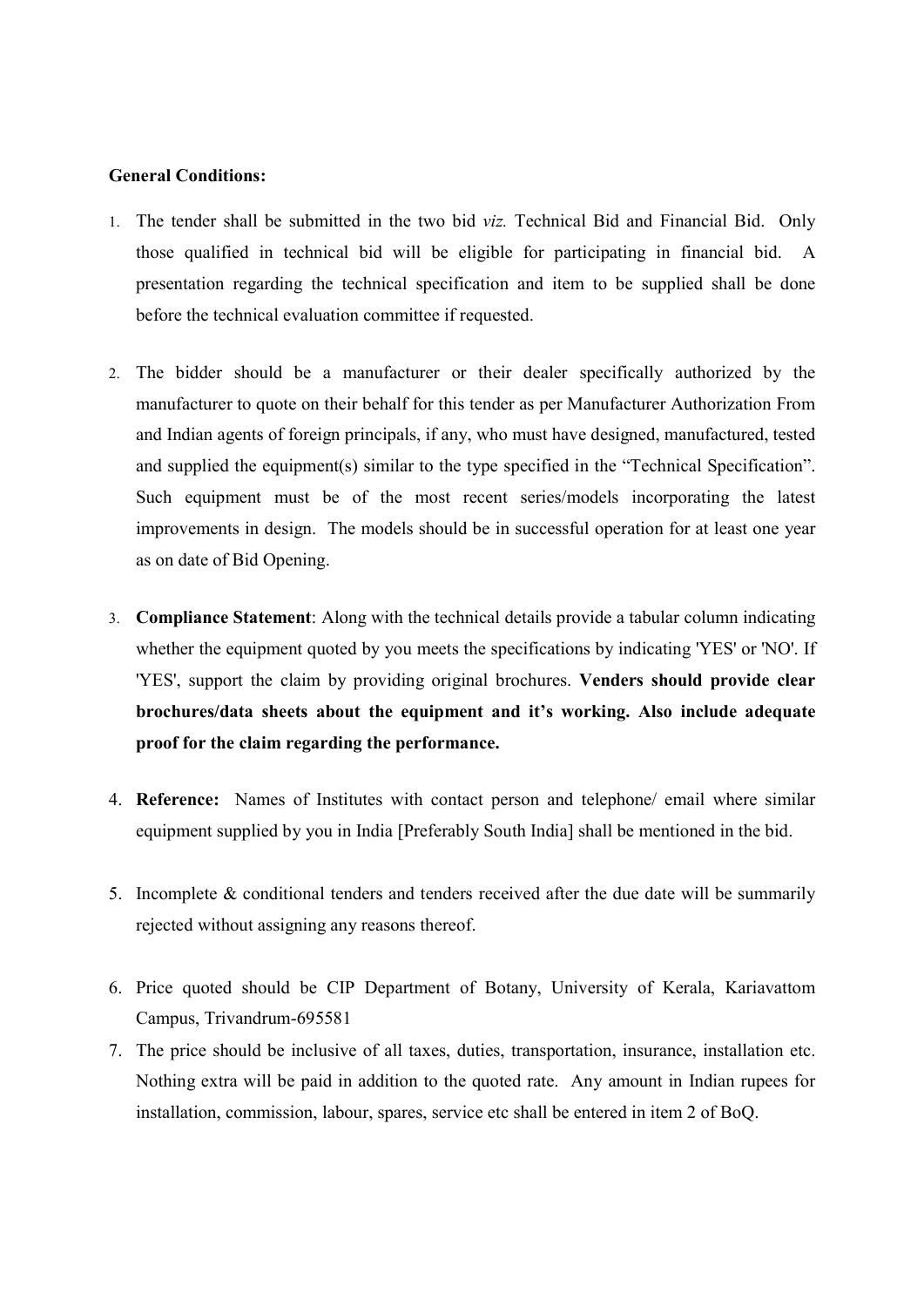- 8. Payment Terms: 90% payment shall be made through irrevocable LC on presentation of complete and clear shipping documents and balance 10% of the amount shall be released after the receipt, installation commissioning and acceptance of the equipment or 100% through overseas DD after installation followed by certification by the SIIC, University of Kerala.
- 9. Validity of tender: Tender submitted shall remain valid at least for 120 days from the date of opening the tender. Validity beyond 120 days, from the date of opening of the tender shall be by mutual consent.
- 10. Every tenderer should submit an Earnest Money Deposit (EMD) of Rs.25,000/- or equivalent Bank Guarantee valid upto the installation of the equipment.
- 11. Every tenderer should submit Tender fee of Rs. 2,500/-
- 12. Delivery and installation: Proposed delivery schedule should be mentioned clearly. Delivery and installation and training should be made at the Department of Botany, University of Kerala, Kariavattom campus, Trivandrum without extra cost. University of Kerala will provide customs duty exemption certificates if required.
- 13. Service facility: Supplier should mention their details of service setup and manpower in Thiruvananthapuram who are responsible for after sales support.
- 14. The model number, make, and a printed literature of the product shall submit positively.
- 15. In case of any dispute, the decision of the University authority shall be final and binding on the bidders.
- 16. The undersigned reserves the right to reject any or all of the tenders received without assigning any reason thereof.
- 17. If any component is found to be defective during the warranty period, the vendor has to replace the defective item immediately at their own cost.

#### Documents to be Uploaded